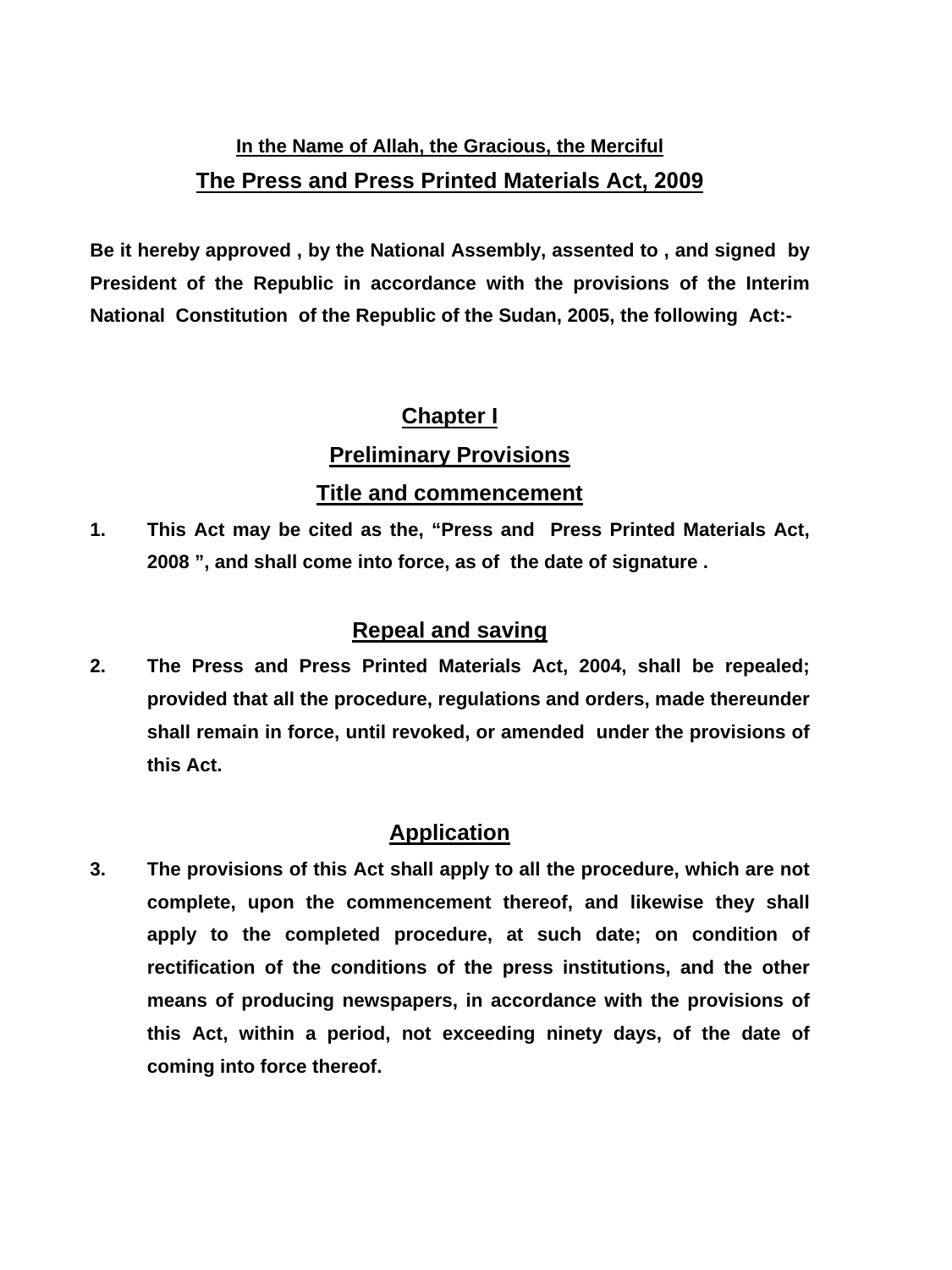# **Interpretation**

| 4. | In this Act, unless the context otherwise requires, :- |                                                 |
|----|--------------------------------------------------------|-------------------------------------------------|
|    | "Academic institutions",                               | mean any academic, or research organ;           |
|    | "Act",                                                 | means the Press and Press Printed               |
|    |                                                        | Materials Act, 2008;                            |
|    | "Council",                                             | the Press and Press Printed<br>means            |
|    |                                                        | Materials National Council, established         |
|    |                                                        | under the provisions of this Act;               |
|    | "Court",                                               | means the competent court, established          |
|    |                                                        | under the provisions of this Act;               |
|    | "Distribution house",                                  | any body working in<br>the<br>means             |
|    |                                                        | distribution and sale of newspapers and         |
|    |                                                        | press printed materials;                        |
|    | "Government unit",                                     | means any Government administrative,            |
|    |                                                        | or functional organ, or company the             |
|    |                                                        | majority of shares of which are owned by        |
|    |                                                        | the State;                                      |
|    | "Journalist",                                          | means every person, who practises               |
|    |                                                        | journalism as a<br>profession, and<br>is        |
|    |                                                        | registered with<br>the<br>Council,<br><u>in</u> |
|    |                                                        | accordance with the provisions of this          |
|    |                                                        | Act;                                            |
|    | "Minister",                                            | means the Minister of Information and           |
|    |                                                        | <b>Communications;</b>                          |
|    | "Ministry",                                            | means the Ministry of Information and           |
|    |                                                        | <b>Communications;</b>                          |
|    | "Newspaper",                                           | means any surface bearing a writing, or         |
|    |                                                        | recording, which is<br>periodically             |
|    |                                                        | published, for public perusal, legally          |
|    |                                                        | licensed, and does not include a wall           |
|    |                                                        | exhibit, an academic, or specialized            |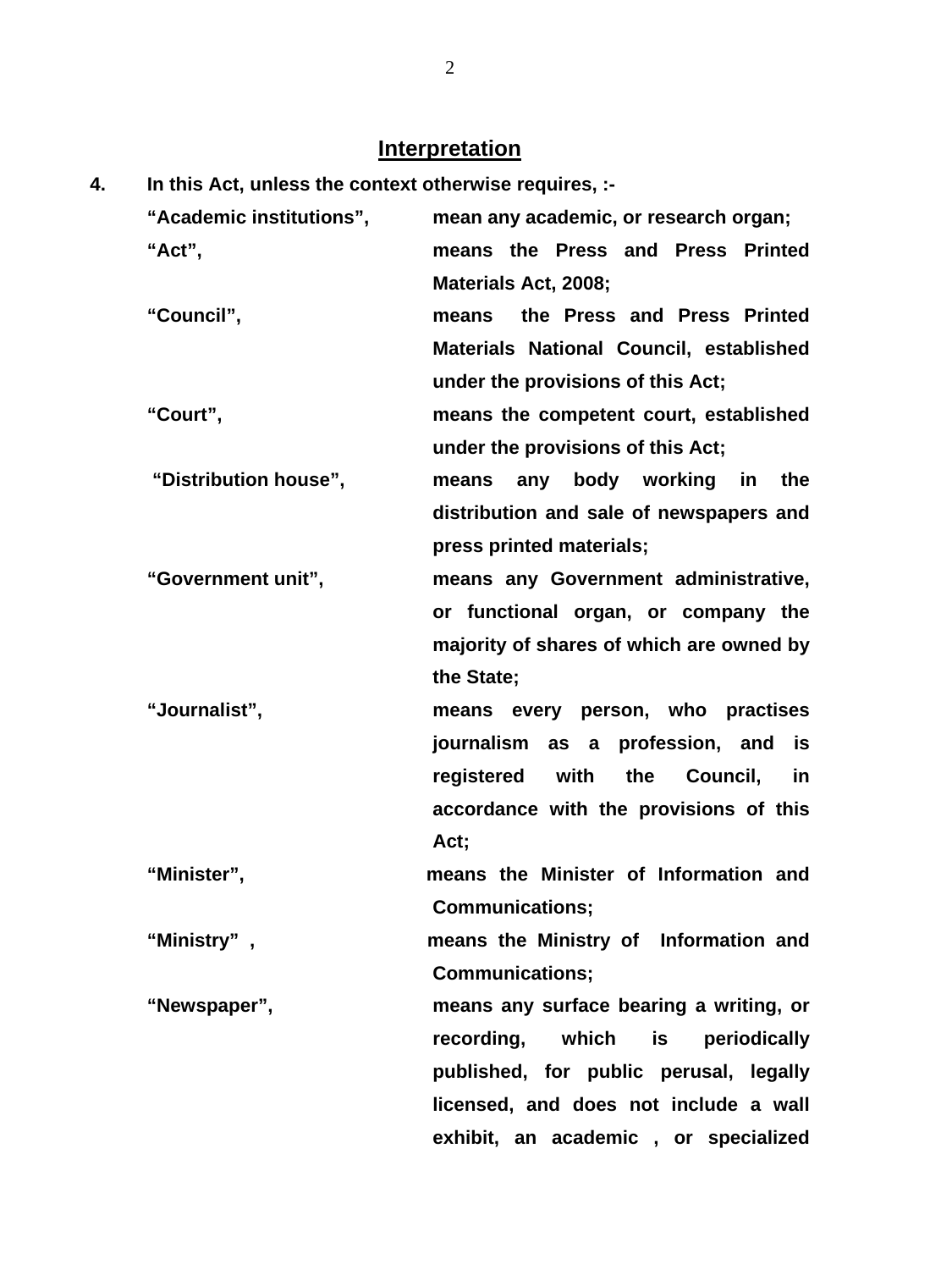**periodical, which is issued by a social association, academic institution or Government unit;** 

- **"Press company", means the company licensed to issue newspapers, in accordance with this Act; "Press profession", means the profession of preparing newspapers and printed materials, and editing, issue and distribution of the same, by any means ;**
- **"Printed material", means any means of press publication, wherein are recorded views, words or meanings, by any of the forms;**

**"Printing press", means any instrument, or machine for the production of a newspaper, or press printed material;** 

**"Publicity agencies", mean any office practising advertisement and publicity business, and production of the materials thereof, and publishing , or transmission of the same by any means;** 

**"Publisher", means the proprietor of the press institution, or company;** 

**"Social association", means any social organization, registered, or permitted, in accordance with the law;** 

**"Services centres", mean any institution, or facility working in the field of producing press materials, or distributing the same.**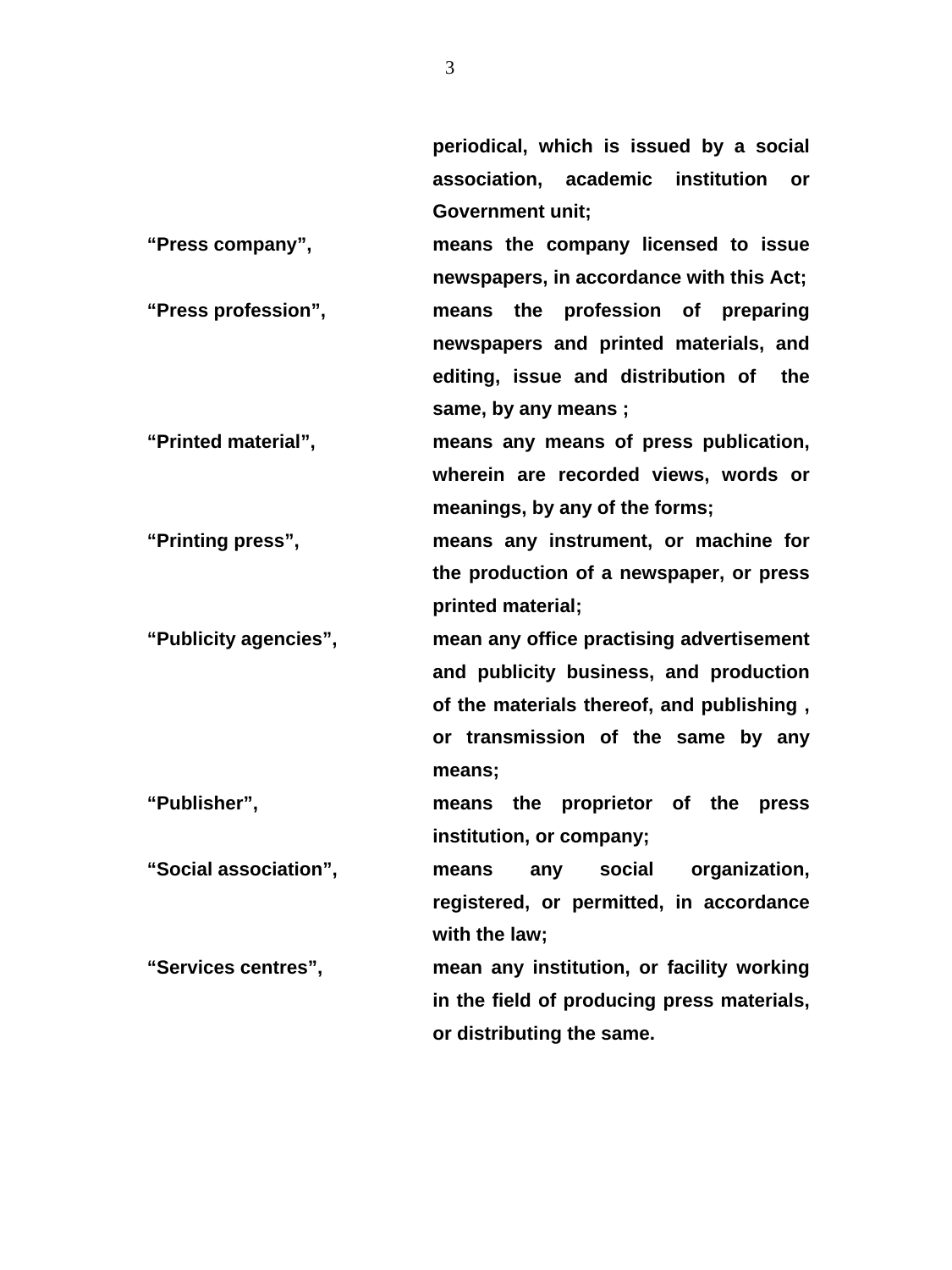## **Basic Principles**

### **Press and Journalists freedom**

- **5. Without affecting the public order and morals , the Press shall practise :-** 
	- **(a) the tasks thereof freely and independently and aim at the development of the society , welfare of the nation and citizens thereof , and abide by the protection of privacy , honor and safety of its individuals and security of the society;**
	- **(b) no prohibitation shall be on the Press , save in the cases which are specified by the Constitution and the law;**
	- **(c) the newspapers shall not be subject to confiscation , nor their quarters shall be closed , save in accordance with the law;**
	- **(d) no publisher or journalist shall be confined or detained , in the matters relating to the practice of his / her profession , otherwise than the cases which the law specifies .**

### **Chapter II**

# **The Council**

### **Establishment, seat and**

### **supervision of the Council**

- **6. (1) There shall be established a council, to be known as the, "Press and Press Printed Materials National Council", having corporate personality, a common seal and the right to litigate in its own name .** 
	- **(2) The seat of the Council shall be in Khartoum.**
	- **(3) The Council shall be independent in performing its business and in the budget thereof.**
	- **(4) The Council shall be under the patronship and supervision of the Presidency and it may in the same :-** 
		- **(a) notify the Council of the general policies of the State prescribed in its strategies, with respect to the press profession;**
		- **(b) require information and reports, from the Council;**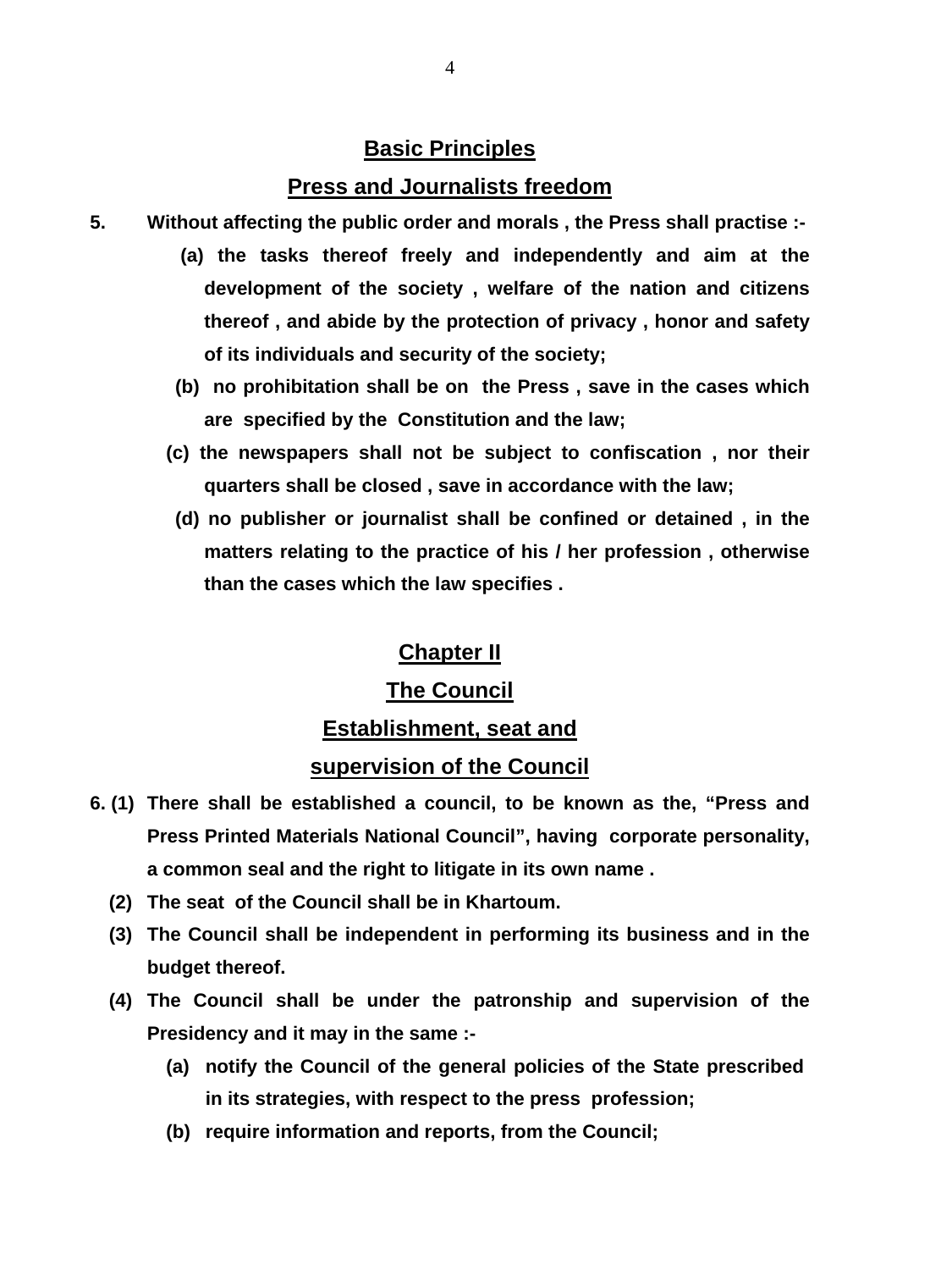**(c) receive the recommendations and proposals, from the Council , with respect to the business thereof .** 

## **Functions of the Council**

- **7. The Council shall have competence on the following, to:-** 
	- **(a) supervise the general performance of press institutions and companies , press publication houses, press printing presses, press services centres and news agencies , and review the performance of the same;**
	- **(b) help to provide the requisites of the press industry and press printing, and remove such impediments, as may face the same;**
	- **(c) ensure the appropriate minimum limit of wages of journalists and employees of press institutions;**
	- **(d) co-operate, and exchange expertise with the similar councils and organs, in the other states;**
	- **(e) supervise training journalists, in co-ordination with the press institutions;**
	- **(f) implement the general policies of the press and press printed materials , being guided by the general directives of the Constitution;**
	- **(g) strive to promote the press profession, and raise the professional standard of the employees thereof; and abide by the morals of press profession;**
	- **(h) authenticate the Sudanese Press and printed materials history;**
	- **(i) consider any contravention of the provisions of this Act , unless provided for within the functions of the competent court.**

## **Powers of the Council**

**8. The Council shall have the following powers, to :-**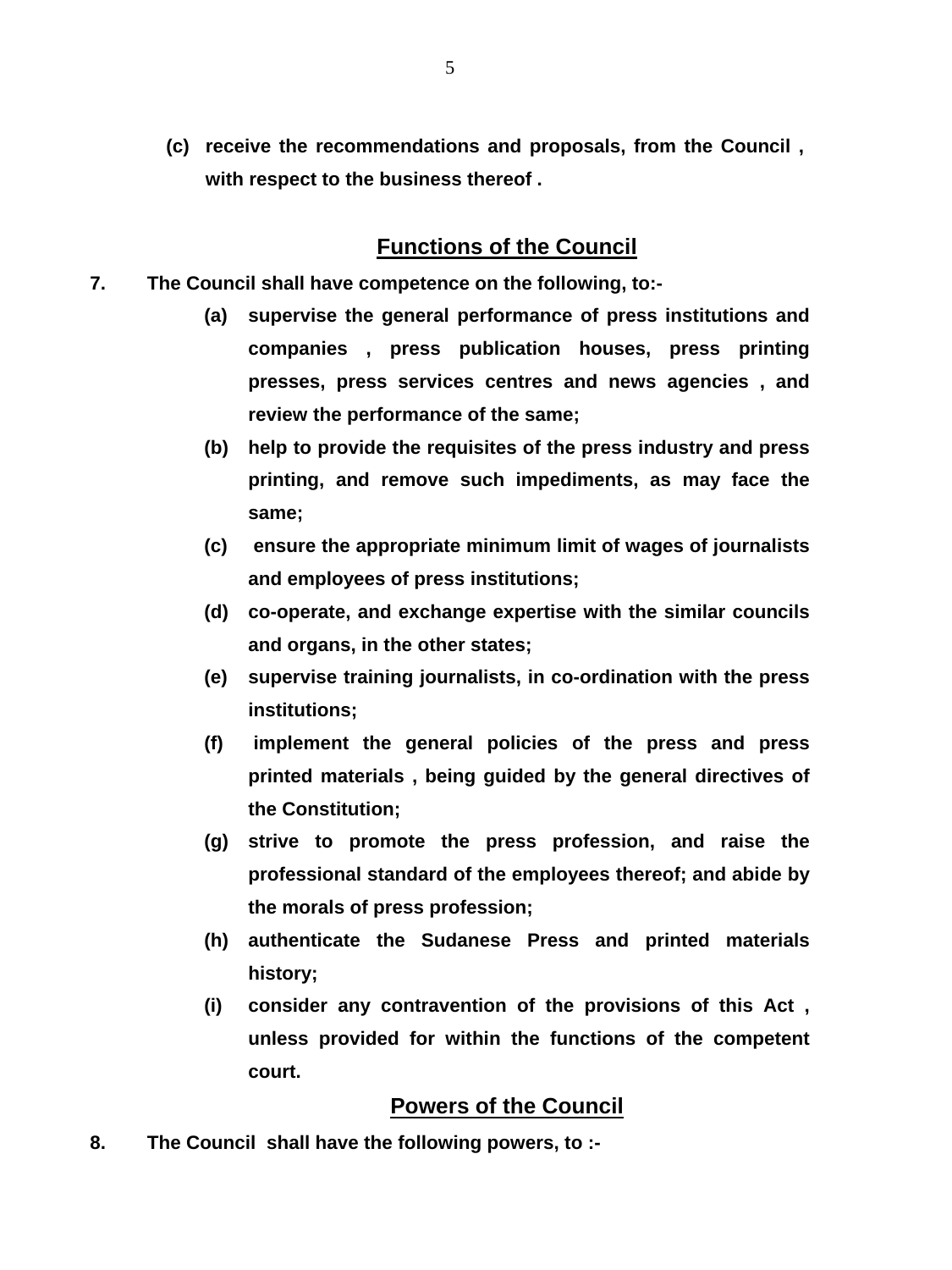- **(a) receive a written notification from the newspapers for the purpose of licensing. The notification shall contain the name , nationality, and place of residence of the newspaper proprietor and language of publication of the same ; the name and address of the editor in chief and address of the publisher;**
- **(b) permit the publishing and distribution houses and press services centres;**
- **(c) grant the licences to press companies and institutions, news papers, press printing presses, press publication and distribution houses, and services centres;**
- **(d) tender the necessary aid for progress of the work and activity of the press institution;**
- **(e) constitute subsidiary specialized committees and organize the business thereof;**
- **(f) validate foreign newspapers offices, and press agencies, and open a roll for the correspondents thereof , without affecting the functions of the Ministry;**
- **(g) consider the complaints, presented by those aggrieved by the publication of press materials;**
- **(h) contribute to settle the disputes inside the press community, without affecting the powers, set out in the basic rules of the Journalists General Union;**
- **(i) establish a general secretariate for the Council, appoint the employees thereof and specify the terms of service of the same;**
- **(J) delegate any of the powers thereof to the Chairperson or Secretary-General of the same, combined; provided that their decisions, under the delegation, shall be submitted to the Council , at the first meeting thereof, for approval, or rejection thereof;**
- **(k) inflict the sanctions provided for in this Act;**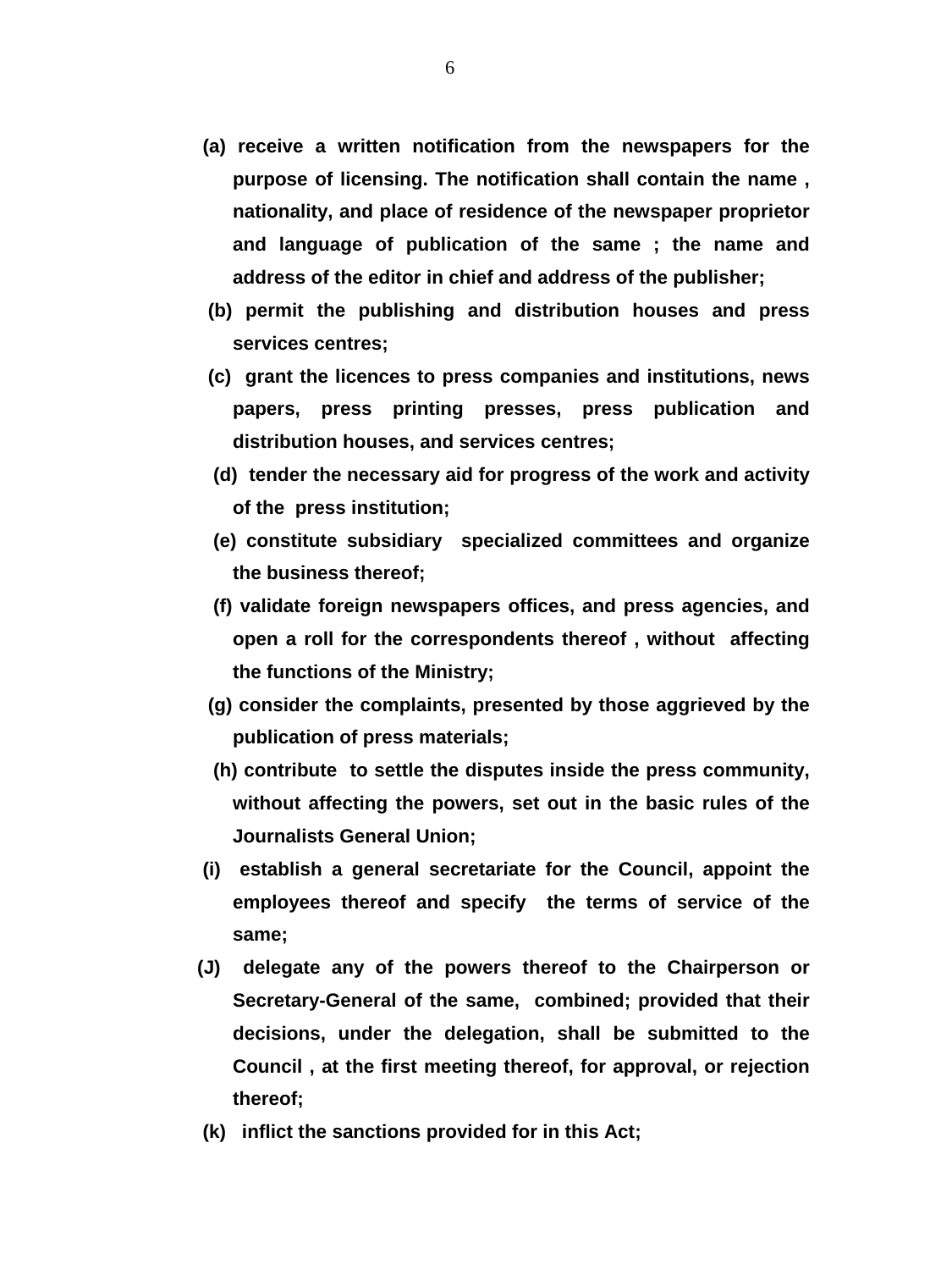- **(i) verify the extent of spreading of newspapers and press printed materials;**
- **(m) form the subsidiary offices in the states , without affecting the exclusive powers of the Government of Southern Sudan, and delegate, to the same , any of the powers thereof;**
- **(n) suspend the newspaper, or publication house, in case of their contravention of any of the conditions of licence.**

### **Constitution ,composition and term of the Council**

- **9.(1) The President of the Republic shall constitute the Press and Press Printed Materials Council , provided that due regard in its composition shall be had to represent journalists , publishers, printing presses proprietors, natural personalities and women , together with taking into consideration in the constitution of the same , the cultural, religions , ethnic and intellectual diversity.** 
	- **(2) Without affecting the provisions of sub- section(1), above , the Council shall be composed of twenty one members as follows :-** 
		- **(a) eight members , to be appointed by the President of the Republic, in consultation with the First- Vice President, from those who are witnessed to be of independence , propriety and neutrality, from those possessed of competence and expertise in the press and printed materials field;**
		- **(b) eight members, representing journalists, to be elected by the general assembly of the Journalists General Union , and the result shall be approved by the Work Organizations Registrar General;**
		- **(c) five members , to be elected by the publishers and press printing presses proprietors.**
	- **(3) The term of session of the Council shall be four years.**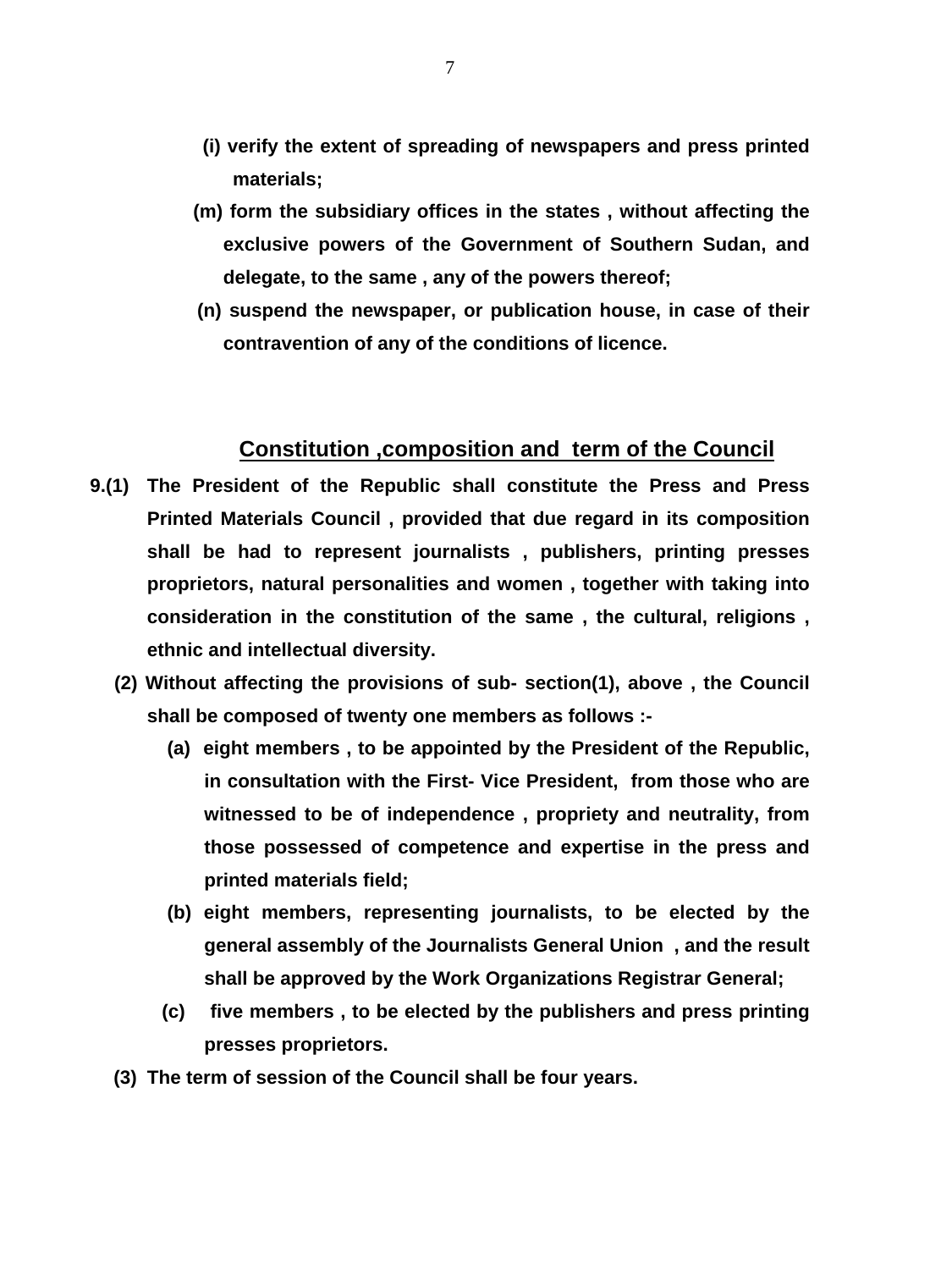# **The Council**

- **10. The Organs of the Council shall consist of:-** 
	- **(a) the Council's Association;**
	- **(b) the General Secretariate;**
	- **(c ) the Specialized Committees .**

# **The Council's Association**

- **11. The Council's Association shall, consist of the Chairperson , his/ her deputy, the Secretary-General and chairpersons of the Specialized Committees, and shall have competence on the following, to :-** 
	- **(a) organize the business of the Council;**
	- **(b) co-ordinate between the Council and the Specialized Committees;**
	- **(c) propose the internal regulations;**
	- **(d) any other tasks , as the Council may delegate thereto .**

## **The Chairperson of the Council and his/ her Deputy**

- **12.(1) The Council shall have a part-time chairperson, to be elected from among the members thereof, at the first sitting of the same; and such sitting shall be presided by the oldest member.** 
	- **(2) The Council shall elect a part-time deputy chairperson at the same sitting , after electing the chairperson and assuming his/ her office .**

## **The tasks of the Chairperson and his/ her Deputy**

**13.(1) The Chairperson shall assume calling the Council for convention , presiding the sitting thereof and supervising the progress of its business.**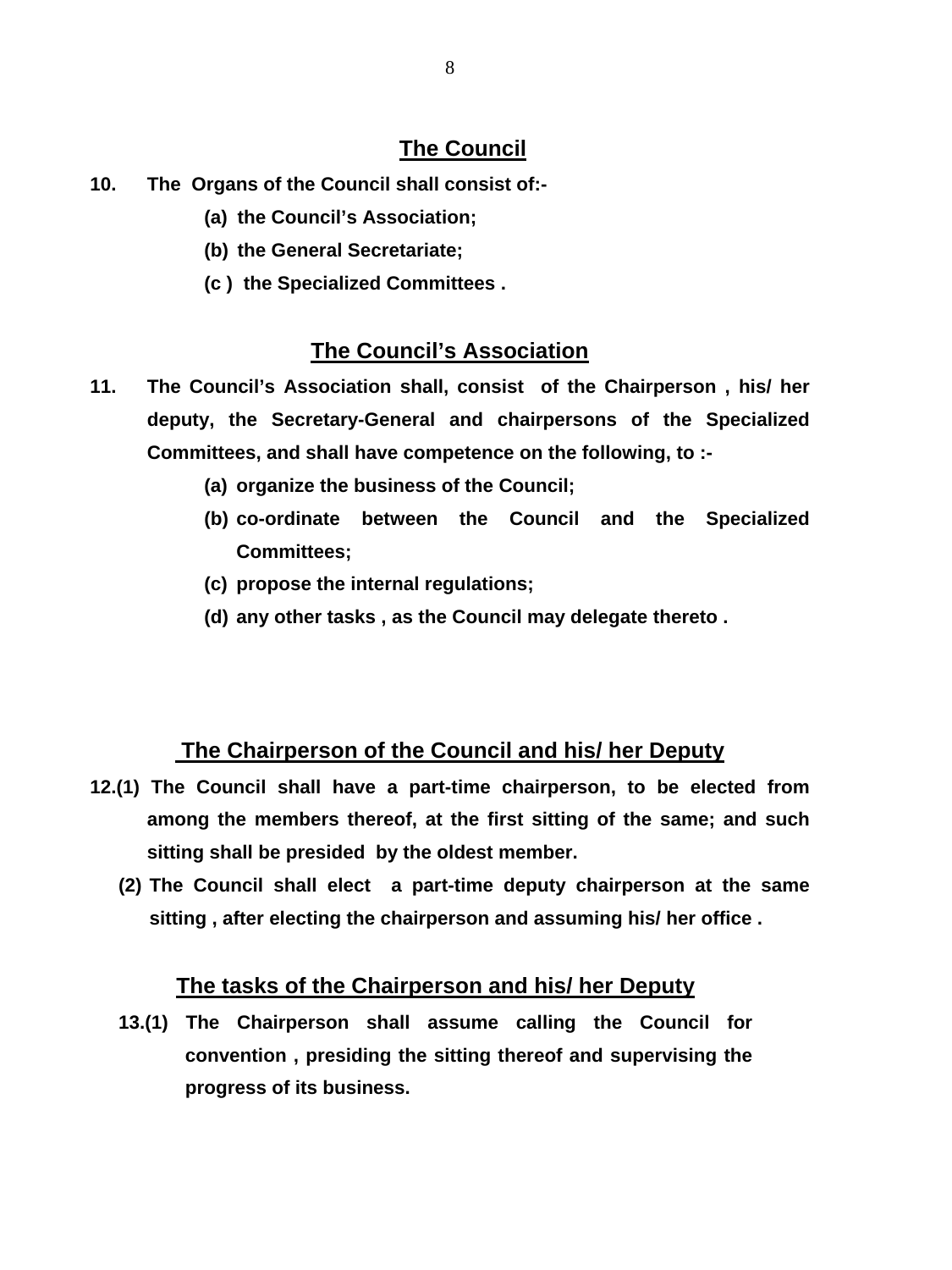**(2) The Deputy Chairperson shall assume the tasks of the Chairperson upon his/ her absence, and any business, as may be entrusted thereto by the Chairperson, or the Council.** 

#### **The General Secretariate**

**14. The General Secretariate of the Council shall be composed of the Secretary General and the employees thereof. The Council shall issue a decision of the constituting and functions of the same . The Secretary General shall be the highest executive and administrative authority at the General Secretariate .** 

### **The Secretary General , his/ her tasks and functions**

- **15.(1) The Secretary General shall be appointed , from those possessed of expertise and competence , to be a Secretary General, by the president of the Republic , in consultation with the First Vice –President and upon recommendation of the Council, and shall specify his/ her emoluments and shall be ex officio rapporteur of the Council.** 
	- **(2) The Secretary General shall have competence on the following , to:-** 
		- **(a) conduct administrative business , and supervise the financial and technical affairs ;**
		- **(b) prepare the draft of annual budget, and present the same to the Council ;**
		- **(c) supervise the General Secretariate;**
		- **(d) call the Council for convention , upon direction of the Chairperson of the Council;**
		- **(e) record minutes of the meetings , keep instruments and documents and follow- up the execution of the decisions of the Council;**
		- **(f) prepare and present to the Council, the administrative and financial reports, and the performance of the General Secretariate;**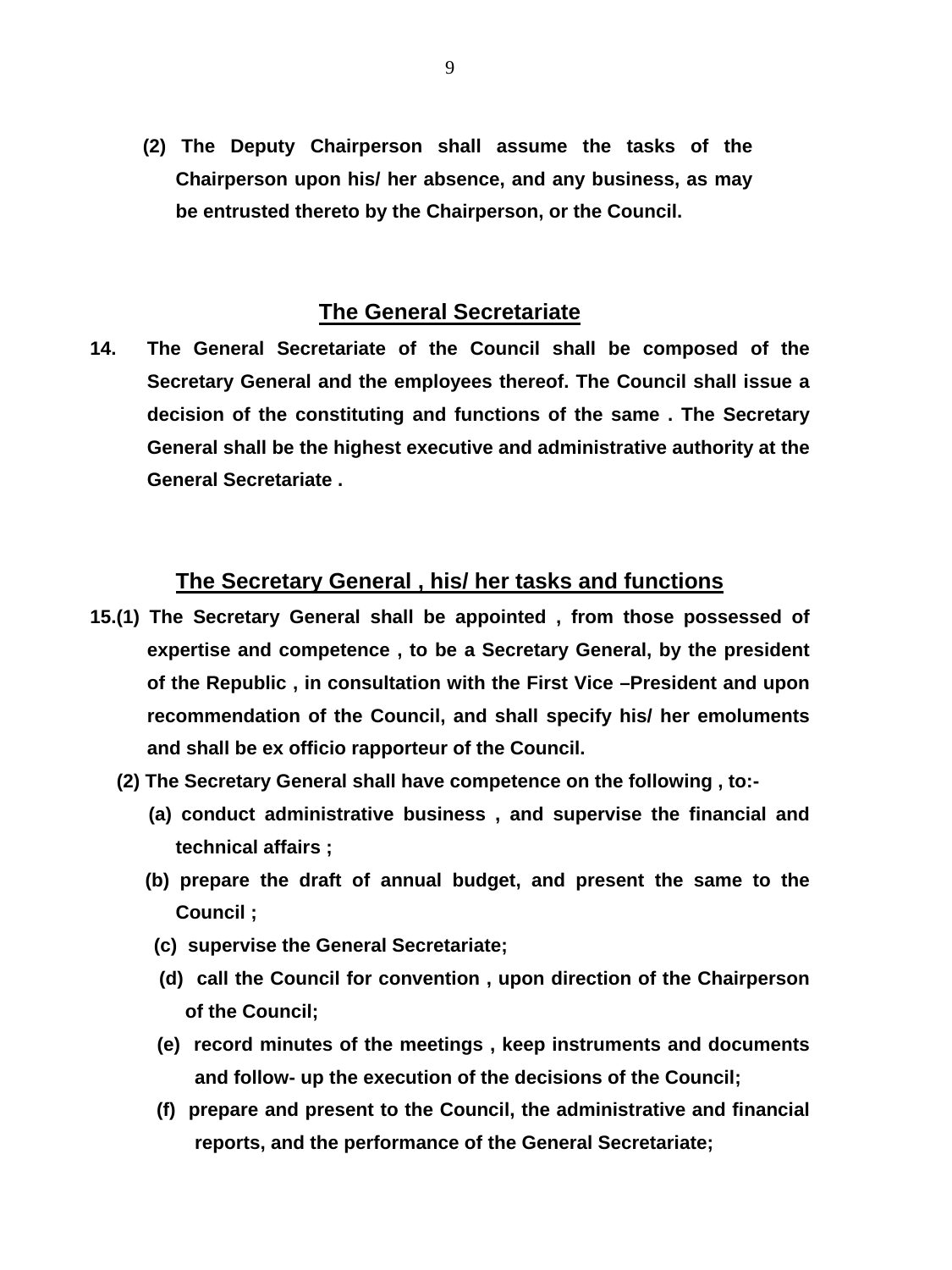- **(g) appoint employees , evaluate their performance and discipline them;**
- **(h) any other business , as the Council , or its Chairperson may entrust thereto .**

### **Meeting of the Council**

- **16.(1) The Council shall hold a periodical meeting, once, every month, and they may hold emergent meetings, by the initiative of the Chairperson, or upon a written request of one- third of the members .** 
	- **(2) The quorum, for meeting of the Council, shall be constituted by the attendance of more than half the members thereof.**
	- **(3) Decisions of the Council shall be adopted by consensus; and upon the same not being possible, by the assents of the majority of the members present; and in case of equality of votes, the Chairperson shall have a casting vote.**

### **Vacancy of the seat**

- **17.(1) The seat of a member of the Council shall fall vacant in the following cases :-** 
	- **(a) death;**
	- **(b) resignation;**
	- **(c) relief, by the appointment, or election body;**
	- **(d) such infirmity , as may disable him to perform the duties of membership;**
	- **(e) absence from three consecutive meetings, without permission, or excuse acceptable by the Council;**
	- **(f) conviction of an offence involving honor, or honesty, or contravention of the provisions of this Act.**
	- **(2) Upon vacancy of the seat, it shall be filled by the body concerned , by the appointment, or election body, as the case may be, within a period, not exceeding sixty days.**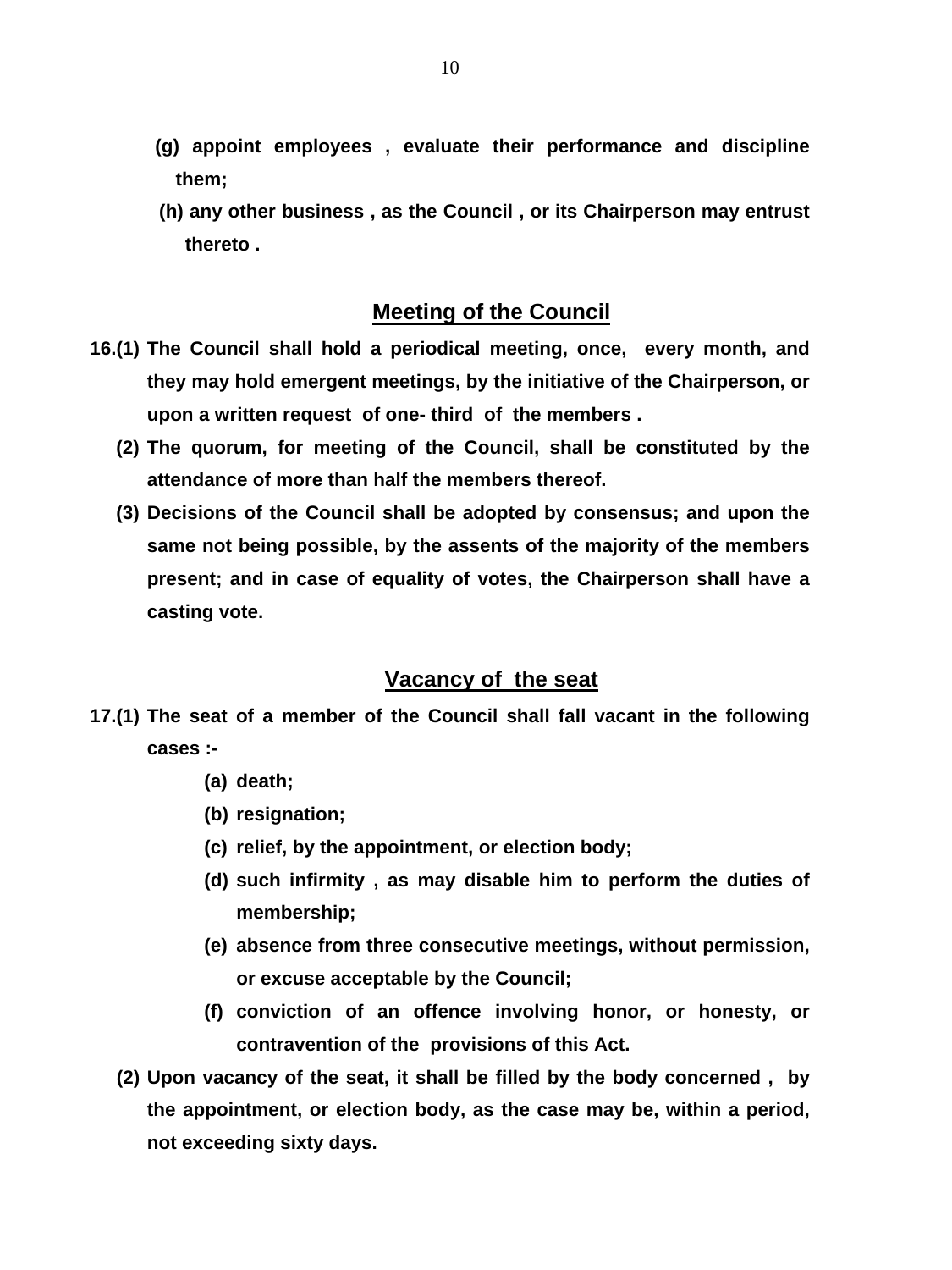## **Appeal of sanctions and decisions of the Council**

**18. The person aggrieved by any sanction, as the Council may inflict, or any decision , as may be passed thereby, may appeal, to the Competent Court, within thirty days, of the date of his notification thereof.** 

# **The financial resources**

- **19. The financial resources of the Council shall consist of the following :-** 
	- **(a) such annual subsidy, as may be allocated thereto by the State;**
	- **(b) fees of licensing and renewal of newspapers, press printing presses and inputs of the same;**
	- **(c) such gifts, legacies and aids, as the Council may accept;**
	- **(d) any other resources, as the Council may approve.**

## **The annual budget**

- **20.(1) The Secretary-General shall prepare the draft annual budget and present the same to the Council.** 
	- **(2) There shall be followed, in preparing the draft budget, the financial and accountancy bases in the State.**
	- **(3) The Council shall pass the draft budget, and then submit the same to the Presidency for approval.**

# **Accounts and audit**

- **21.(1) The Council shall keep regular and financial accounts, as to such financial and accountancy bases, as may be in use .**
	- **(2) The National Audit Chambers, or any validated auditor, appointed by the Council, upon approval of the Auditor General shall annually audit accounts of the Council, within four months, of the end of the financial year. The Secretary General shall facilitate the audit operation.**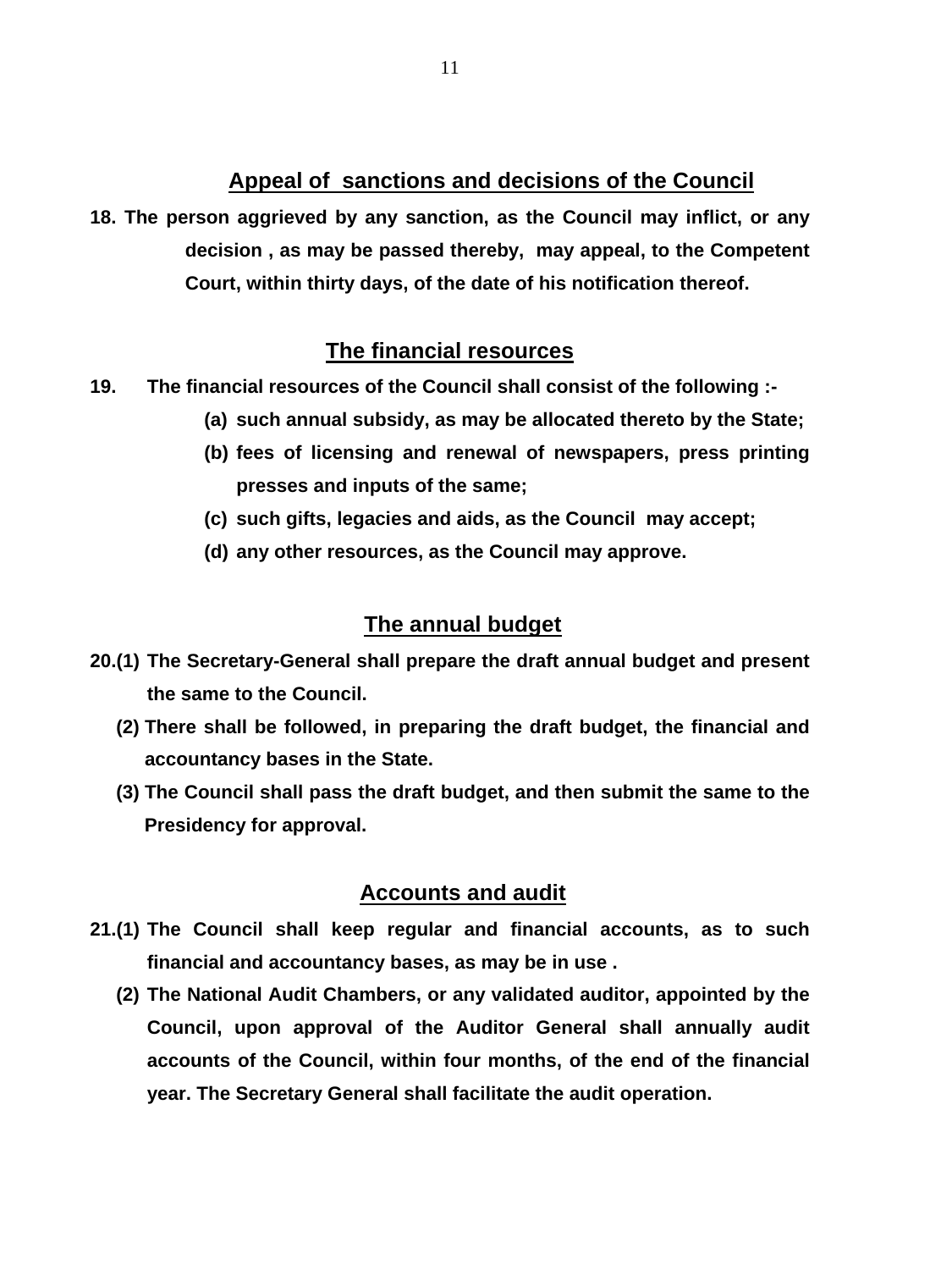**(3) The Auditor General shall present to the Secretary General the audit report to submit the same to the Council.** 

# **Chapter III**

# **Newspapers, Press Publications and Press Printed Materials issued and licensed**

- **22. The newspapers shall be issued by :-** 
	- **(a) a company registered in accordance with the provisions of the Companies Act, 1925;**
	- **(b) any legally registered political association ; on condition that there shall be responsible, for the newspaper, an editor in chief, as to the conditions, set out in section 26 hereof;**
	- **( c) any social association, academic institution or Government unit , for the promotion of academic , or specialized activity; on condition that there shall be responsible, for the printed material, an editor in chief, as to the conditions, set out in section 26, hereof.**
- **(2) The foreign communities, resident in the Sudan, may issue their own publications and printed materials, after obtaining the necessary licence, from the Council, as to such conditions and safeguards, as the regulations may specify.**

# **Newspapers, press publications and printed materials licensed**

- **23.(1) There shall be required , for the issue of any newspaper, a press publication or printed material, to obtain a licence therefor, from the Council, after payment of the fees, as the regulations may specify.** 
	- **(2) The licence shall annually be renewed, after payment of the licence renewal fees, as the regulations may specify.**

# **Conditions of granting licence to issue**

## **newspapers or press publication**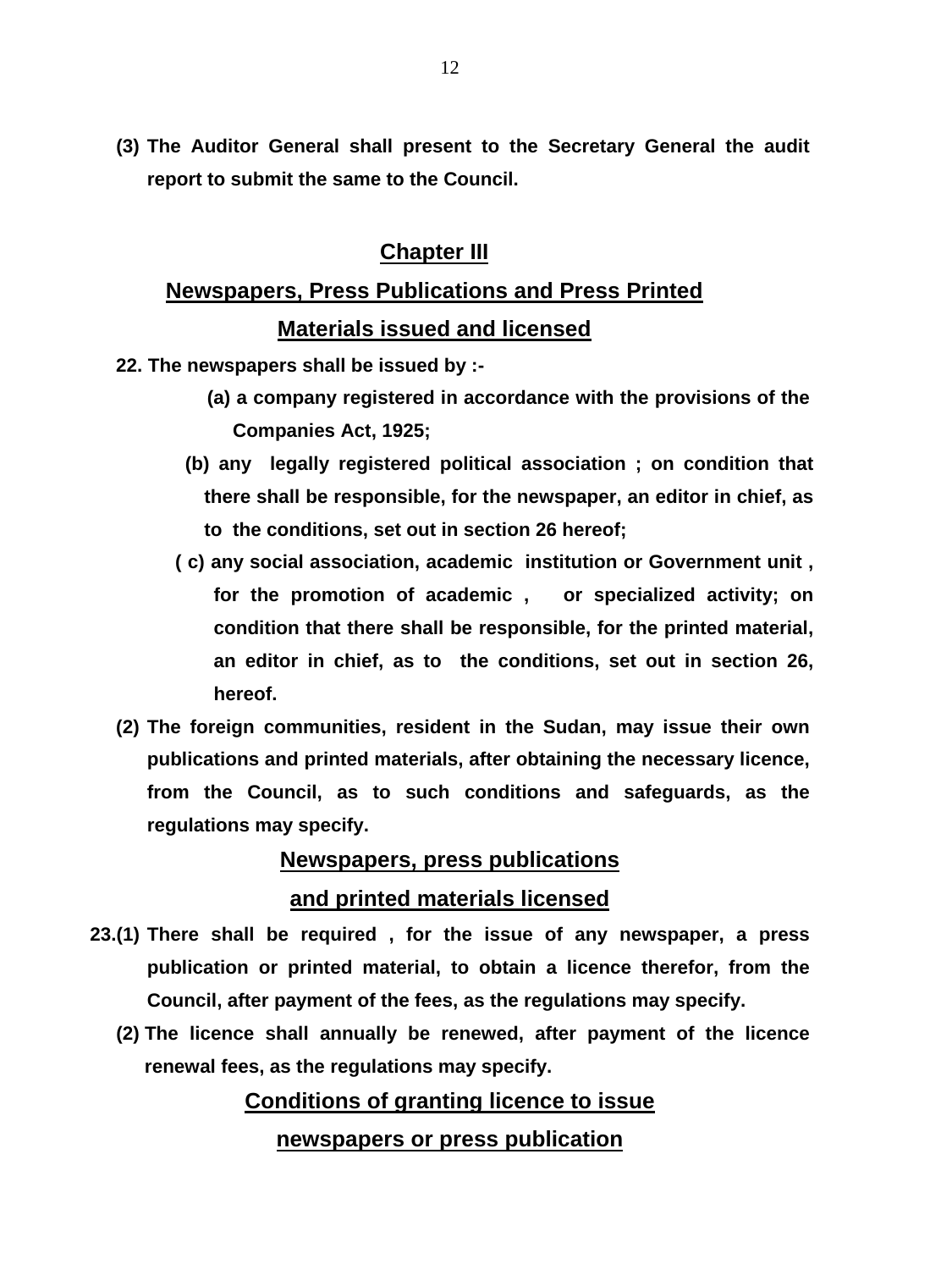- **24.(1) The Council shall grant the licence, to issue any newspaper, in accordance with the following conditions :-** 
	- **(a) the issue of newspapers, press publication or the information industry, shall be among the basic objects of the press institution;**
	- **(b) the press institution shall deposit such amount of money, as the Council may specify, in accordance with the regulations, in an independent bank account, to be specified by the Council, in the Press Work ( Promotion) Regulations, together with undertaking not to spend, from the deposited amount, otherwise than for the purposes of issue; and the Council may, by a decision thereof, raise the minimum limit of depositing, whenever the circumstances, or the public interest requires the same;**
	- **(c) the press institution shall contract with a sufficient number of journalists, possessed of competence and experience; provided that the number and qualification for the force shall not be less than satisfaction of the minimum limits, set out in the Press Work (Promotion) Regulations;**
	- **(d) the press institution shall have quarters, for practice of the press activity, and the regulations shall specify the conditions and specifications of the same;**
	- **(e) the press institution shall have an approved information centre, and the regulations shall specify the conditions and specifications of the same;**
	- **(f) the newspaper, or press institution shall abide by such specialization, as may have been approved therefor .**

### **Chapter IV**

### **Conditions of Work in the Press Profession**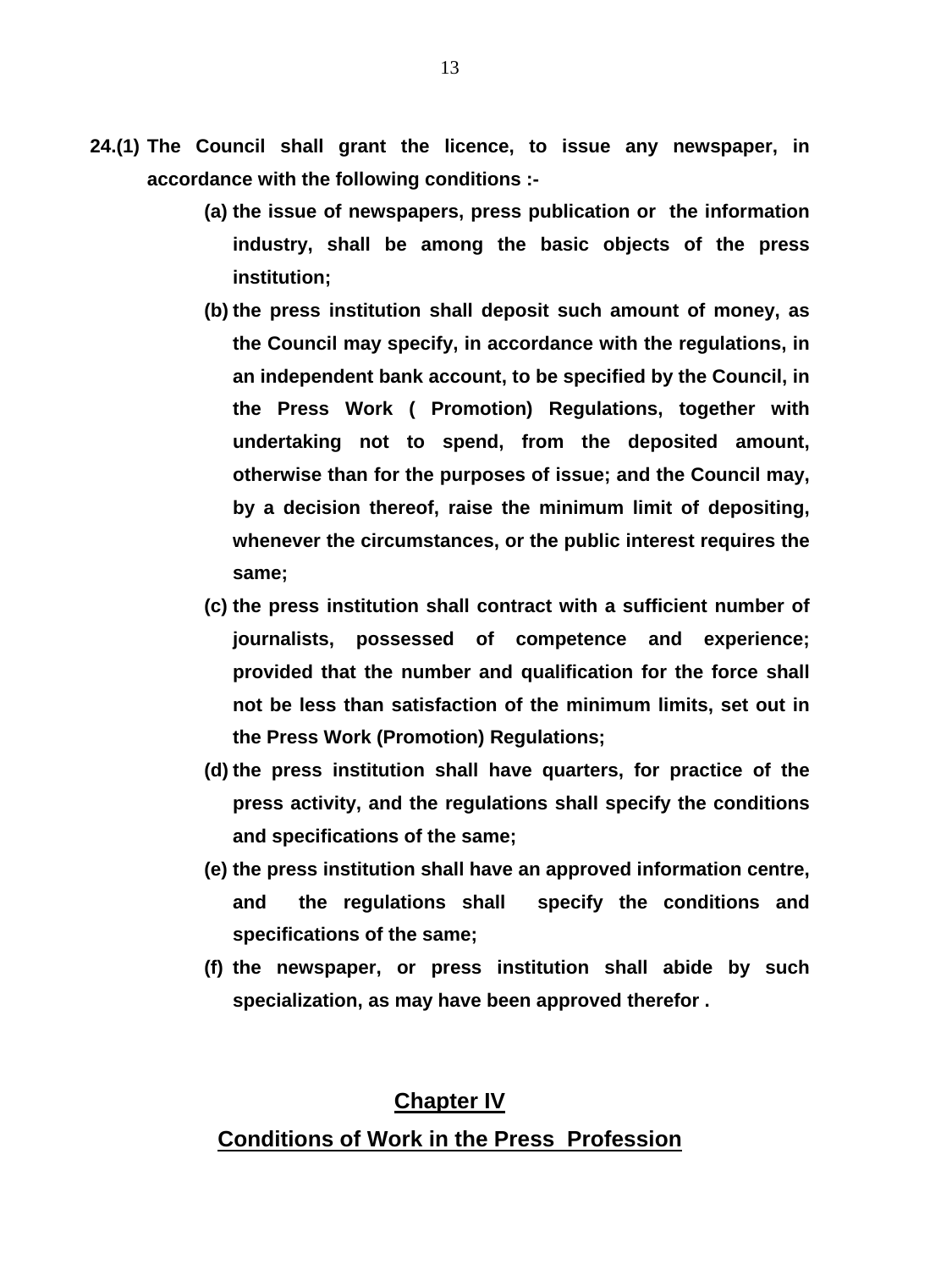# **Conditions to be satisfied by a journalist and an editor in chief**

- **25.(1) A journalist, before practising the profession, shall be required to be enrolled in the Journalists Roll, at the Council.** 
	- **(2) An editor in chief of a newspaper shall be required :-** 
		- **(a) to be a Sudanese, whose age shall not be less than thirty five years;**
		- **(b) to have practised the press work professionally, for a period, not less than ten years;**
		- **(c) to be in possession of a university qualification, or a diploma in the press field;**
		- **(d) to be full time devoted to the press work;**
	- **(3) The Council may exclude a candidate for the editing in chief of a newspaper, from the above conditions of experience and university qualification, where he satisfies the distinguished typical qualifications, or experiences.**
	- **(4) The Council may exclude the candidates for editing in chief of any printed material, issued by the press institution, from the provisions of sub-section 2 (a) ,(b) and (c)above .**
	- **(5) He shall have been convicted of an offence inconsistent with honor , honesty or contravention of the provisions of this Act .**

### **The responsibility of an editor in chief**

**26. An editor in chief shall be the first person responsible for the good performance of editing of the newspaper, and shall also be responsible, for all what is published in the newspaper, as an actual perpetrator of the contraventions and offences, committed by the newspaper, without prejudice to the criminal responsibility, or any other responsibility of the writer, the one who placed the drawing, the publisher, the printer or distributor; and the responsibility, in such case, shall be joint .**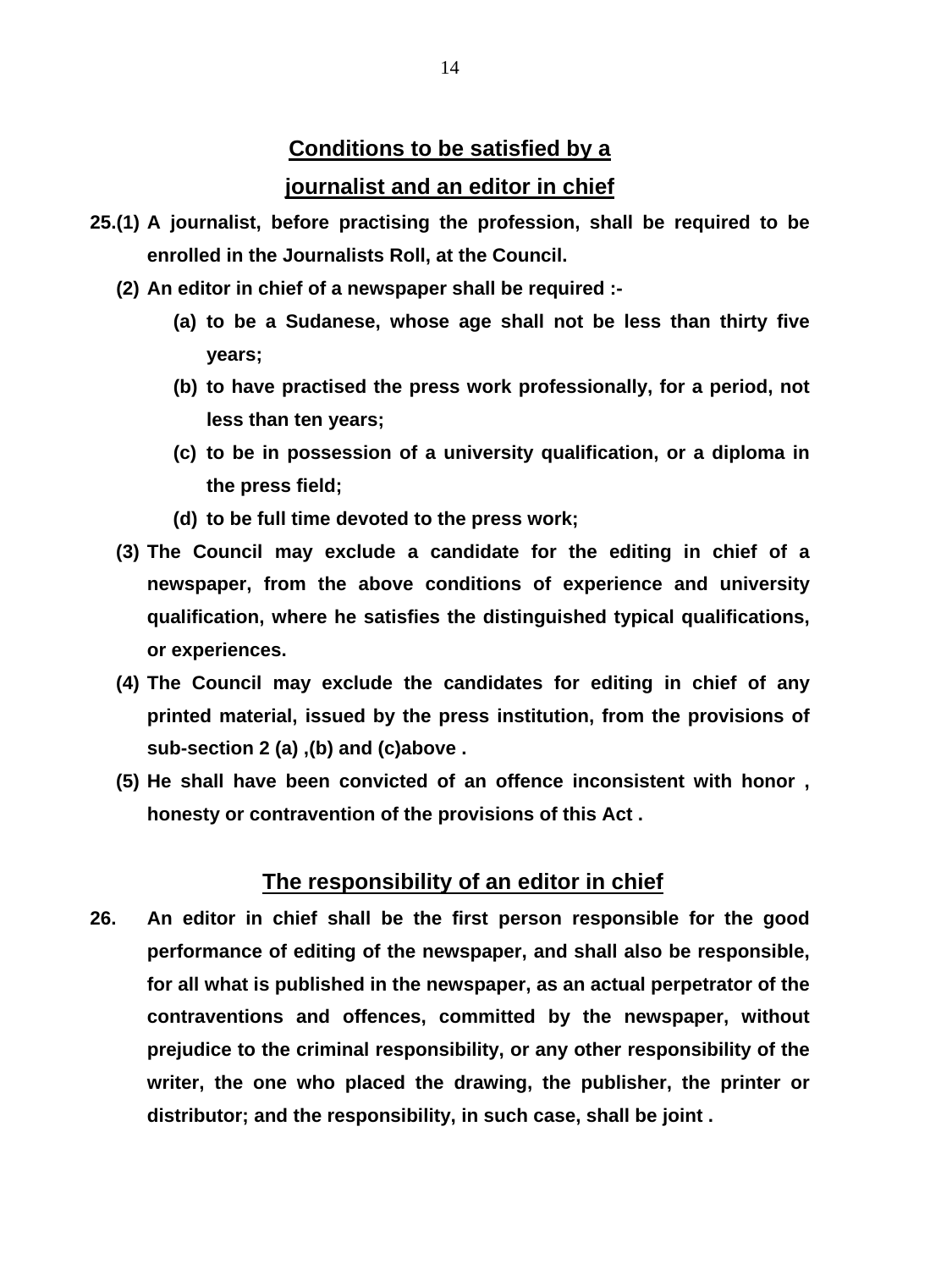## **Rights and immunity of a journalist**

**27.(1) A journalist shall enjoy the following rights and immunities :-** 

- **(a) his non-subjection to any act, for the purpose of affecting his performance , chastity or his abidance by the professional duties thereof;**
- **(b) protection of the sources of his press information;**
- **(c) his non-subjection to accountability, upon his communicating public information, or expressing his opinion, saving cases of red-handedness, no journalist shall be arrested with respect to any charge, as may be connected to the practice of his press profession, save after notifying President of the Journalists General Union ,.**
- **(2) Every public servant, or person, or body in whose possession are public information, relating to the State, and the community may avail such information to journalists, unless the same have previously been classified, by law, or by a decision of any competent body, as being information, which shall not be published.**
- **(3) The Council shall take such appropriate measures , as may guarantee the rights and immunities of the journalist.**
- **(4) A journalist shall not be dismissed, save after notifying the Journalists General Union , of the justifications of the dismissal. Where the period of one month elapses, and the Union, fails during the same, to conciliate, between the newspaper and the journalist, both parties shall be governed by the provisions of the Labour Act in force.**

### **Duties of the journalist**

**28.(1) Besides any other obligations, in any other law, a journalist shall abide by the following :-**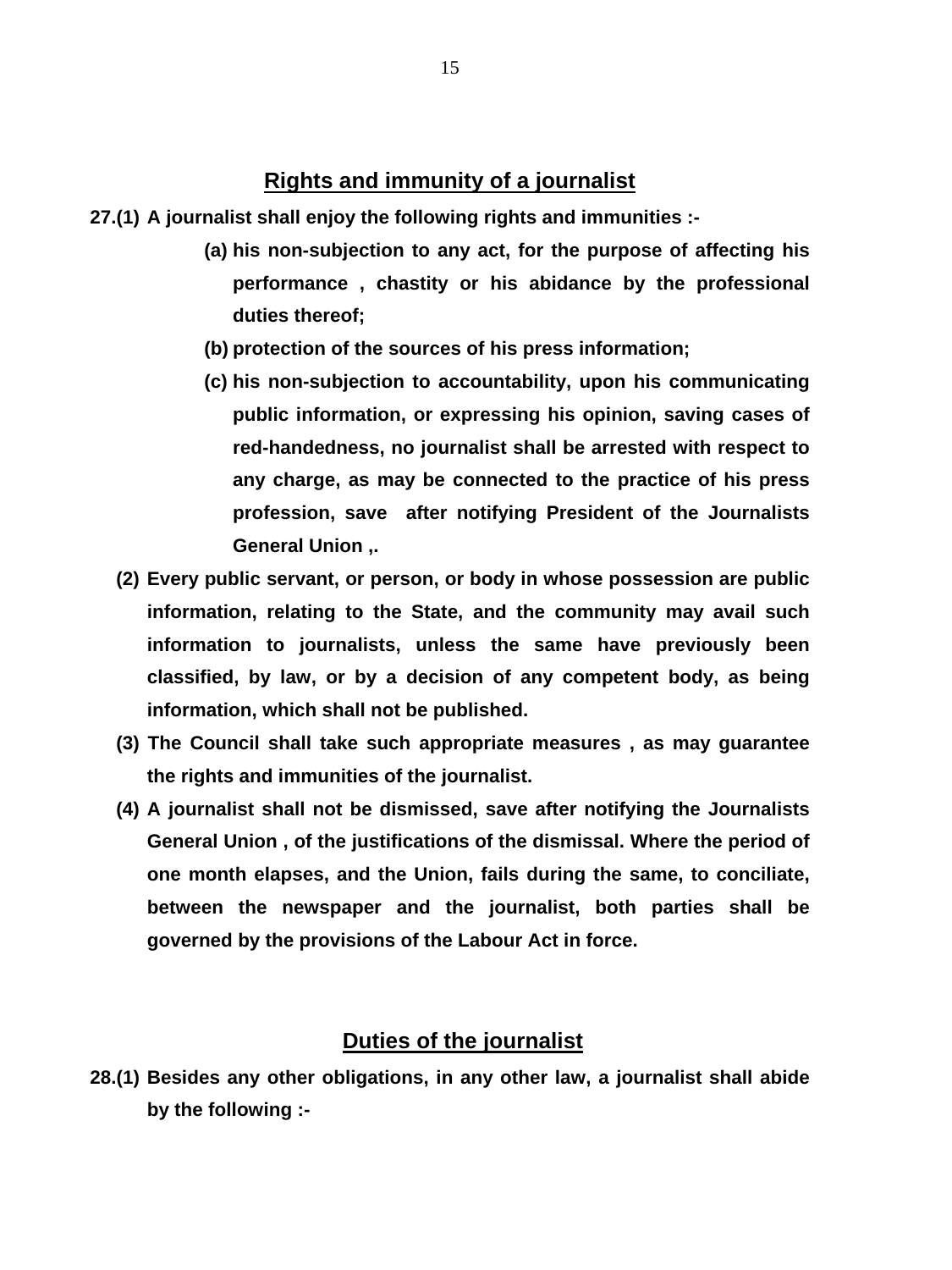- **(a) to intend truthfulness and chastity, in the performance of his press profession, together with his abidance by such principles and values, as the Constitution and the law may contain;**
- **(b) not to publish any secret information, relating to the security of the country , or the disciplined forces as to plans , training, drilling and movement ; and the information shall be taken from the official spokesman of the competent force;**
- **(c) not to publish any information, which he knows that they are classified, in accordance with the provisions of section 27(2) hereof;**
- **(d) abide by non- excitement or exaggeration in presenting the news of crimes , or civil contraventions;**
- **(e) not to comment on the inquiries ; investigations or trials , save after final determination of the same;**
- **(f) not to publish any matter inconsistent with religions, noble belief customs or science, in such way , as may lead to spreading of quackery;**
- **(g) to abide by the values and rules of professional conduct, included in press covenant of honor, approved on part of the Journalists General Union .**
- **(2) The duties of a journalist, set out above, shall apply to every person, who assumes, or participates in the editing, publishing, or distributing of any printed material.**

#### **The right to correction**

**29.(1) An editor in chief shall publish, upon the request of any person aggrieved by the publication of any facts, or statements, a correction of such facts, or statements, at the same place of the newspaper, and in the same types, in which the matter subject of grievance is published .**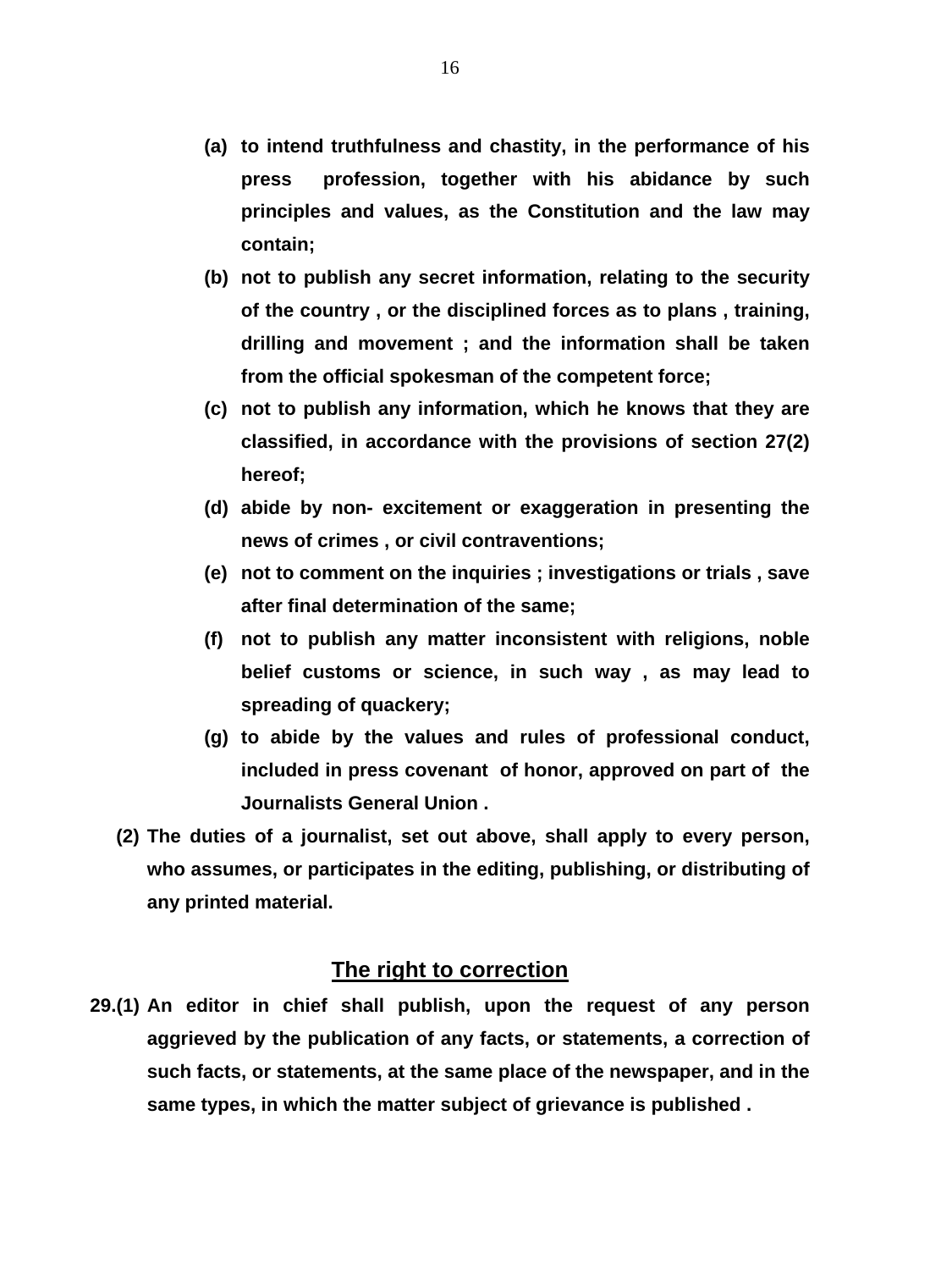- **(2) The correction shall be published , within three days, of the date of receipt of the request, in case of a daily newspaper, or in the first issue, in case of any other newspaper.**
- **(3) Publication of correction may be refused, where the :-** 
	- **(a) request is presented, sixty days after the date of publication;**
	- **(b) correction involves affecting the rights, or sanctities of others;**
	- **(c) correction has previously been published,**
	- **(d) characteristic of commercial promotion, or advertisement prevails over the correction;**
	- **(e) correction including contravention of the provisions of the law.**
- **(4) The Council may inflict any of the sanctions; provided for in this Act, in case of the newspaper refraining from publishing the correction, after its being bound by the Council to publish the same, without affecting the legal rights of the aggrieved person.**

# **The conditions to be satisfied**

## **by the press publisher**

**30. A press publisher shall be a natural, or corporate person; and shall enjoy the necessary competence and experience.** 

## **Duties of a publisher**

- **31. Every press publisher shall :-** 
	- **(a) allocate a certain percentage of the funds of the press institution, to spend on training ;provided that the Council shall specify such percentage, in the Presswork (Promotion) Regulation;**
	- **(b) approve remunerative terms of service, for the journalists working at the press institution, as to such just standards , as may be governed by the Labour Act, 1997, or any other law;**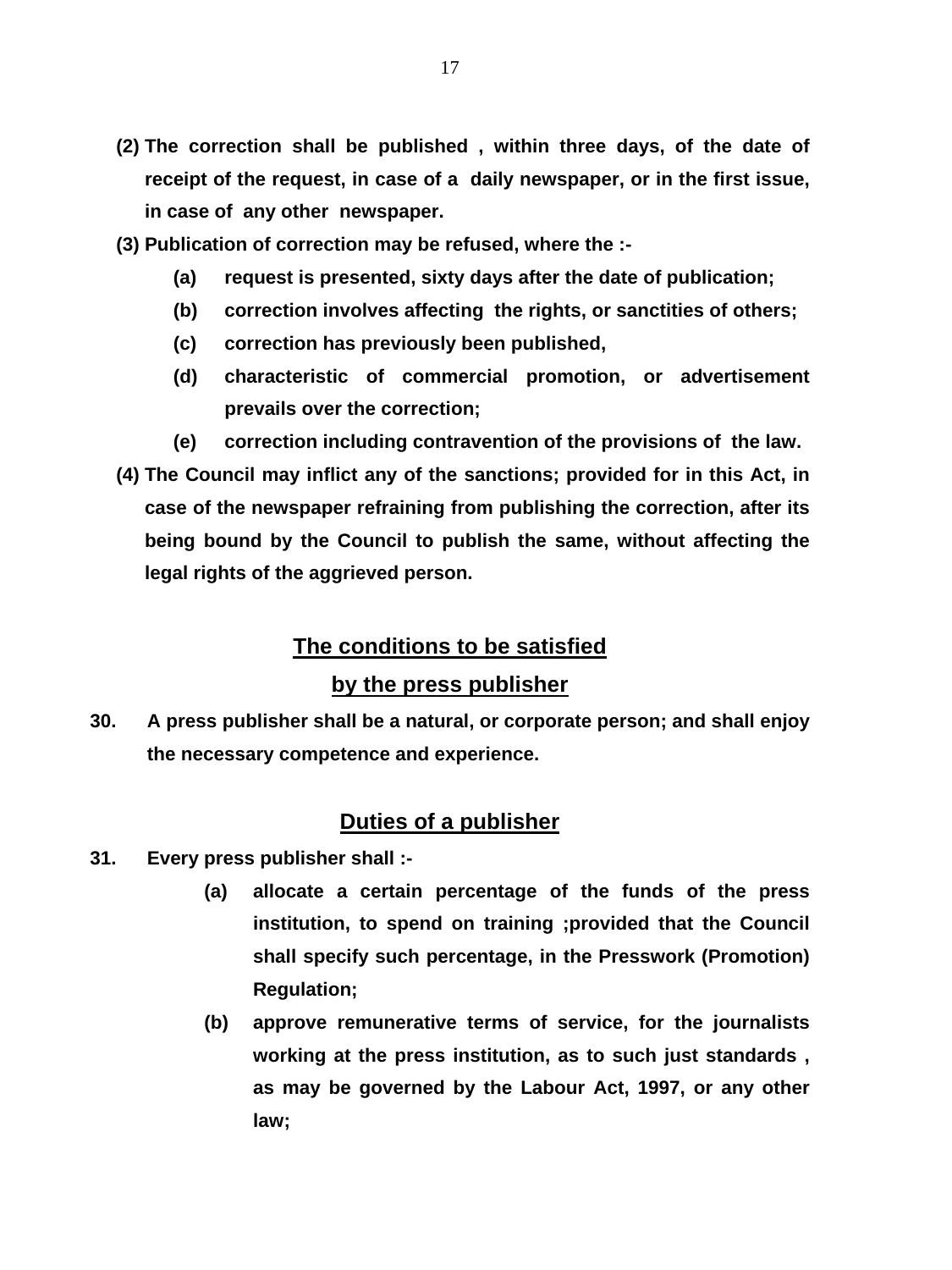- **(c) show, in a conspicuous way, in the first, and last page of each printed material he issues, the name of the publisher and printer, the addresses of both of them, and the date of printing;**
- **(d) deposit, with the General Secretariate of the Council, a number of issues, to be fixed by the Council, of every printed material, issued thereby , as the regulations may specify;**
- **(e) present the financial statements, and all the accounts, pertaining to the press institution, for auditing the same by the General Audit Chambers .**

### **Chapter V**

### **Press Services Centres and Press**

### **Printing Presses**

### **Licences**

- **32.(1) No person shall acquire centres for press services, or press printing presses, save after obtaining a licence therefor, from the Council, as to such conditions and safeguards, as the regulations may specify.** 
	- **(2) The press services centres and press printing presses shall annually be licensed, and renewed, after payment of such fees , as the regulations may specify .**

#### **Import of press printed materials**

- **33.(1) Any person may obtain a licence for importing any foreign press printed materials, or materials bodies , by licence from the Council, together with the Council reserving, the right of control and supervision.** 
	- **(2) Every person, who imports any foreign press printed material shall deposit therefrom, with the General Secretariate, such number of copies, as the Council may specify.**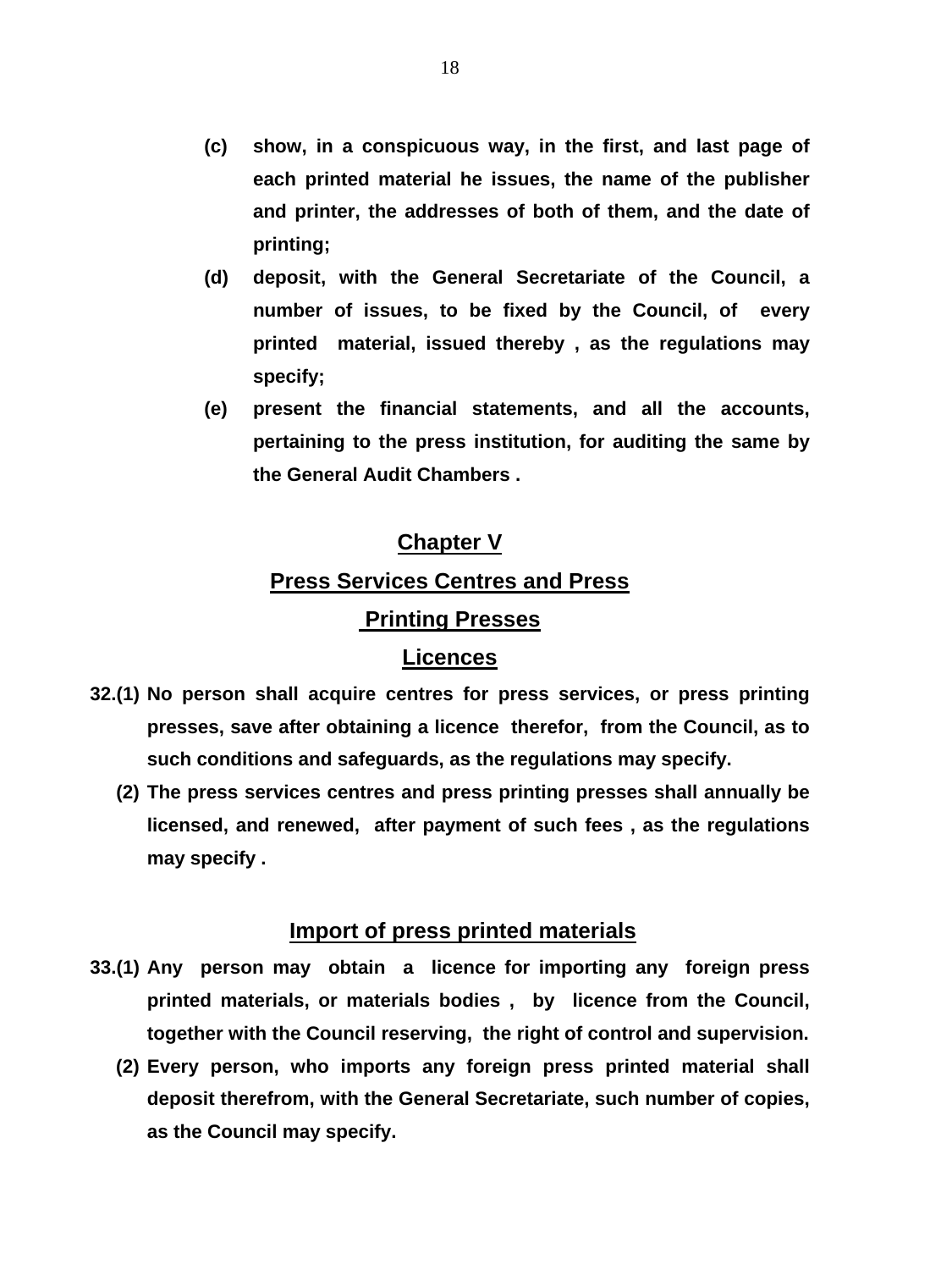# **Licence relinquished**

**34. The licence may be relinquished, upon approval of the Council; provided that the person relinquished to shall satisfy the conditions, prescribed under this Act, for obtaining a licence, in the first place.** 

# **Chapter VI**

# **Sanctions and Penalties**

# **Sanctions**

- **35.(1) The Council may inflict any of the following sanctions, upon the corporate or natural persons, licensed under the provisions of this Act, in case of contravention thereby, of any of the provisions thereof :-** 
	- **(a) reprimand;**
	- **(b) binding the newspaper to apologize, or publish the decision of the Council concerning the contravention;**
	- **(c) warning;**
	- **(d) deprival of the privileges allocated by the Council;**
	- **(e) turning the attention;**
	- **(f) published reprimand;**
	- **(g) suspension of the newspaper, for a period, not exceeding seven days;**
	- **(h) revocation of the licence, in case of contravention of the conditions under which it has been granted.**
	- **(2) The Council , before inflicting any sanction, against any person, shall avail him the right of hearing and defense .**
	- **(3) The Chairperson of the Council, may tender advice, to the publisher, or editor in chief, about any matter, as they may deem the publication of which constitutes a contravention of this Act.**
	- **(4) Any person aggrieved by any sanction inflicted by the Council, may appeal to the Competent Court, within thirty days, of the date of his being notified of the decision of sanction.**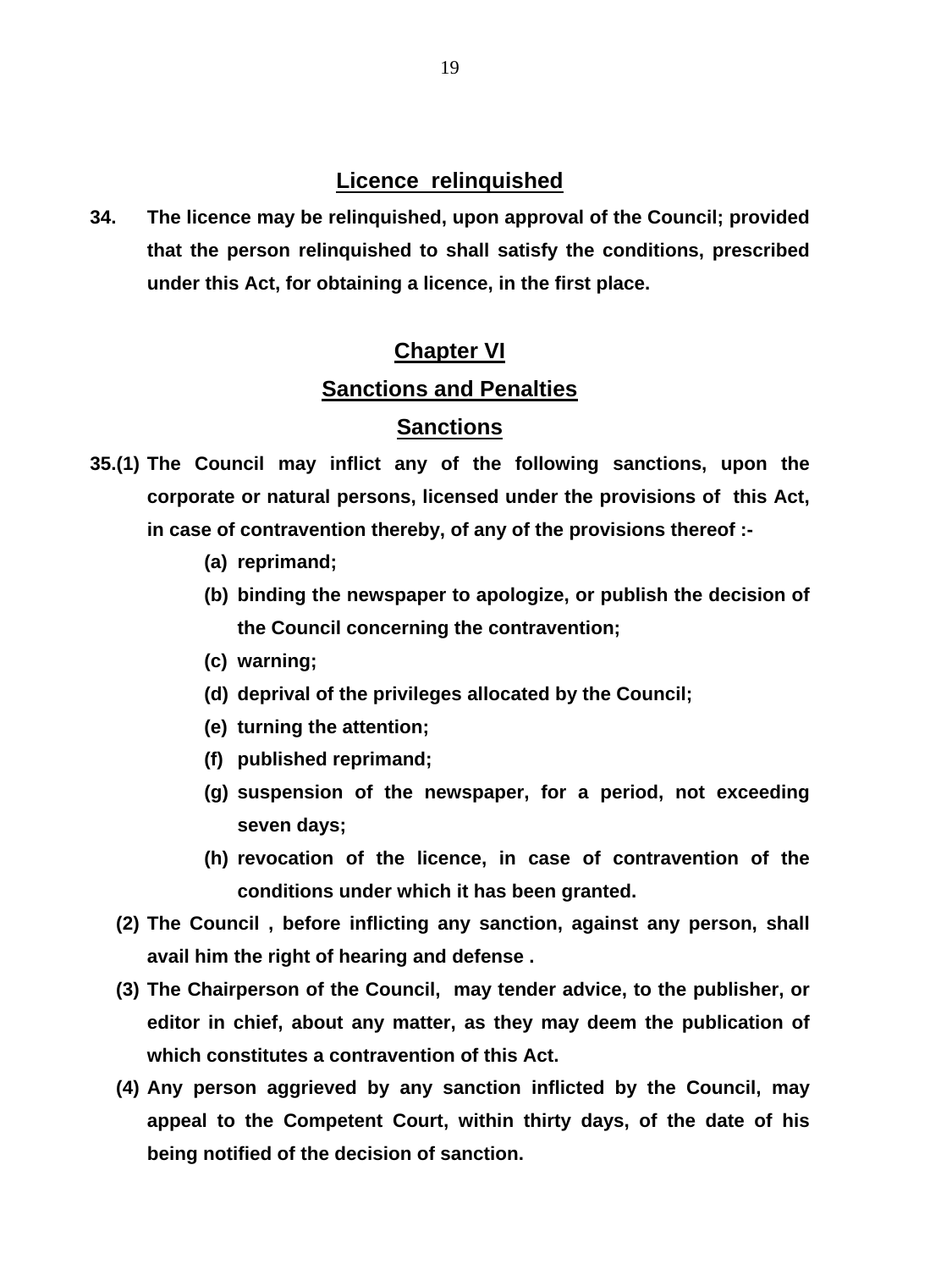**(5) The Council may delegate the powers thereof, under this section, to one of the Specialized Committees of the same.** 

### **The Competent Court**

- **36.(1) The Chief Justice shall specify a court to have competence to consider offences and contraventions in accordance with the provisions of this Act.** 
	- **(2) All cases relating to the press and publication shall be deemed urgent.**

### **Penalties**

- **37.(1) Whoever contravenes the provisions of this Act, and the regulations shall be deemed to have committed a contravention , and shall , upon conviction, be , punished with fine not exceeding ( 50,000) fifty thousand Sudanese pounds.** 
	- **(2) Notwithstanding the provisions of sub-section(1), the Court may inflict the following penalties , in case of contravention, by the journalist, the press institution , press services centres and press printing presses, of the provisions of this Act , and the regulations made thereunder :-**
		- **(a) suspension of the printed material , for a term, not exceeding two months;**
		- **(b) revocation of the licence, where the printed materials has been sentenced to be suspended twice ;**
		- **(c) confiscation of the press printing presses and the press printed materials, in case of repetition of the contravention in accordance with the provisions of this Act , for more than twice .**